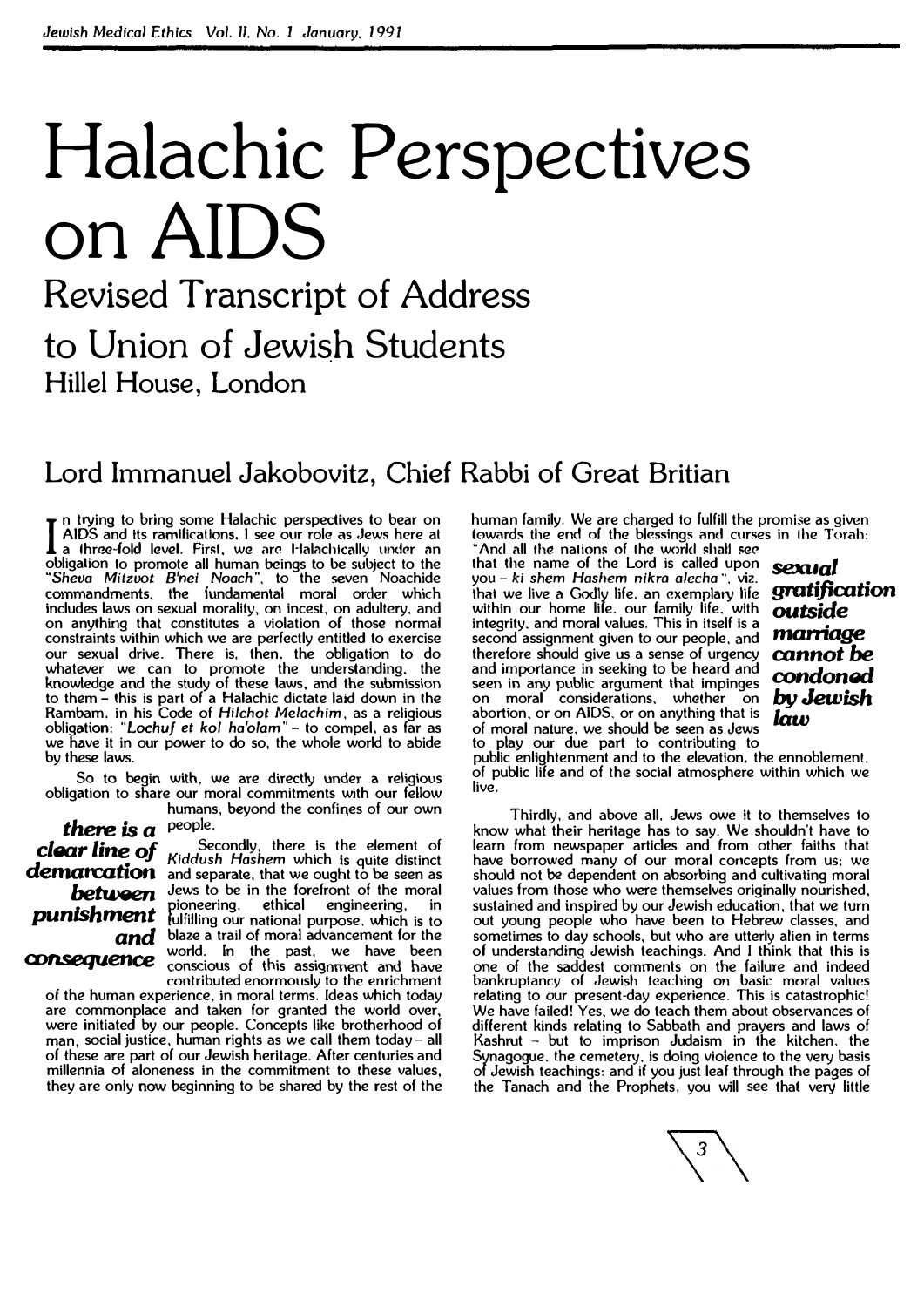space is given there to matters of ritual, and the bulk is given over to moral and social relations between man and man based on decency, honesty and moral values.

So, on all three scores, we are here under a direct challenge to participate, to enrich our own understanding and research into how we would respond to what is, after all, an unprecedented scourge that now menaces the entire human race. Perhaps not yet sufficiently appreciated is the scale of the calamity that threatens us. I am told that **it** is anticipated that. if the present trends are maintained for the rest of this century (which is another 14 years or so), it can be expected that the number of fatal casualties from **AIDS** will amount to more than the total number of dead in the two World Wars, **in** excess of 40 million - worldwide of course. So we are dealing here with a calamity of such enormity in terms of numbers. not to mention the suffering

that goes with it prior to death, that it staggers the imagination. Moreover, it is, **I** suppose, the first time since the days of Noah's Flood that we have such a universal visitation of suffering. There were, in the Middle Ages, plagues in vast epidemics; but they were localised pockets of outbreaks that ravaged whole populations, and<br>uet limited to different parts of Furone at one yet limited to different parts of Europe at one **time,** occasionally elsewhere, nothing like the universal plague that is now manifest in the depths of Africa. in the United States, in this country, in Europe and, alas, also in Israel. So the universality of the phenomenon in itself is something entirely unprecedented.

Now, I wish to make at least a passing reference to a sensitive aspect of AIDS, and its victims - and I think we ought to be dear about this. One of my criticisms of the Government campaign is precisely that it fudges the issue and tries to blur the facts that stare us in the face. **96%, I** gather from medical literature to-date, of the fatalities so far from AIDS are to be found among the homosexual community, or among so-called "high-risk" groups. And it has spread beyond, and the dangers are great that the contagion **will** increase. But at the moment, it is clearly a highly selective form of visitation, and therefore obviously raises the most profound theological and moral problems of

interpretation of cause and effect, of the role of the supernatural, of God, of Divine Justice and punishment.

I will merely say, as I put it in my article in The Times, that from my reading of Jewish sources, it would appear that under no circumstances would we be justified in branding the incidence of the disease, individually or collectively, as punishment that singles out individuals or groups for wrongdoing and lets them suffer as a consequence. We are not inspired enough, prophetic enough, we have not the vision. that would enable us to link, as an assertion of certainty, any form of human travail. grief, bereavement or suffering in general with shortcomings of a moral nature especially our generation. living as we still do, in the immediate ahermath of the Holocaust, where millions of Jews were done to death with the most unspeakable brutality. We certainly should beware of ever identifying specific forms of grieL suffering. or anxiety with specific moral or any other shortcomings. It is not part of the Jewish doctrine of reward and punishment to so identify individual cases with individual experiences of great anguish. I therefore do not go along with. but on the contrary, strongly

reject and oppose those preachers or would-be preachers who declare that it is Divine vengeance, that the wrath of God is being visited on those who deserve it because they live in the cesspools of evil. On the contrary, we should seek to stretch out whatever hand of help, of understanding, of solace, of compassion one can to sufferers, not to inflict, in addition to the agony through which they go, the additional humiliation and indignity and reproof of saying 'you deserved it'. This is utterly un-Jewish, and is utterly to be rejected. But having said that, we should at the same time add, that certainly we can see here that the particular visitation that now devastates people potentially by the million, is a consequence of a form of life that is morally unacceptable, and utterly repugnant to us.

It is one thing to speak of a consequence, and it is quite another thing to speak of a punishment. The illustration I

used was if you warn a child not to play with fire, lest he gets burnt, and the child then gets burnt, *those whose* lest he gets burnt, and the child then gets burnt, • • then the burning may not be a punishment for *lives are in any* not listening, but it certainly is a consequence. **way** Likewise, I think until we make clear that AIDS is a consequence, we do not get to the root of it. **threatened** think we should declare in very plain and explicit **have the right** terms indicating that our society violated some of **have the right** terms indicating that our society violated some of the norms of the Divine Law, and of the natural **to take every** Ich **take every** the norms of the Divine Law, and of the natural **to** *take every* law, and that as a consequence we pay a price, **measure to** and an exceedingly heavy price. This certainly is **easure to** and an exceedingly heavy price. This certainly is<br> **protect** democration between punishment and **FOLECT** demarcation between punishment and **themselves** consequence to be drawn. I need hardly spell out to an informed audience, certainly one that is likely to know the rudiments of Jewish teaching,

that any form of sexual gratification outside marriage cannot be condoned by Jewish law. Whether this is pre-marital, or extra-marital, or whether this is altogether unnatural in the form of homosexuality - we utterly disapprove of this as an abomination. It is treated by Biblical law as a moral aberration that we cannot come to terms with.

Some argue that there are innate, instinctive, natural inclinations or aberrations which some of us are born with; they do not follow the norms of heterosexual love of most of the population. **It** is also claimed that a genetic condition can predispose towards an irregularity in the form of homosexuality. Therefore, it is argued that we have to accept this. it is a fact of life that this exists. We cannot accept this argument. One might as well say that it is only a natural drive, a natural urge, that accounts for any unusual or abnormal passion or instinct within us. So that. if a married man is suddenly attracted to someone other than his wife to gratify a sexual urge - can he then also claim that this is just a normal drive which should therefore be condoned or sanctioned? Yet we still will maintain the need for exercising self-control and discipline to prevent extramarital relations. By succumbing to temptation because it is natural one could justify the breach of all the Ten Commandments. Killing a marriage. and killing a human being (murder and adultery) are placed side by side in the Torah because they are regarded as equally helnous. In other words, the fact that an act is natural does not make it any less abhorrent or criminal.

This is consistant with a very fundamental Jewish belief. We believe that we are created as human beings in order to master our lusts, our passions, our natural drives and urges.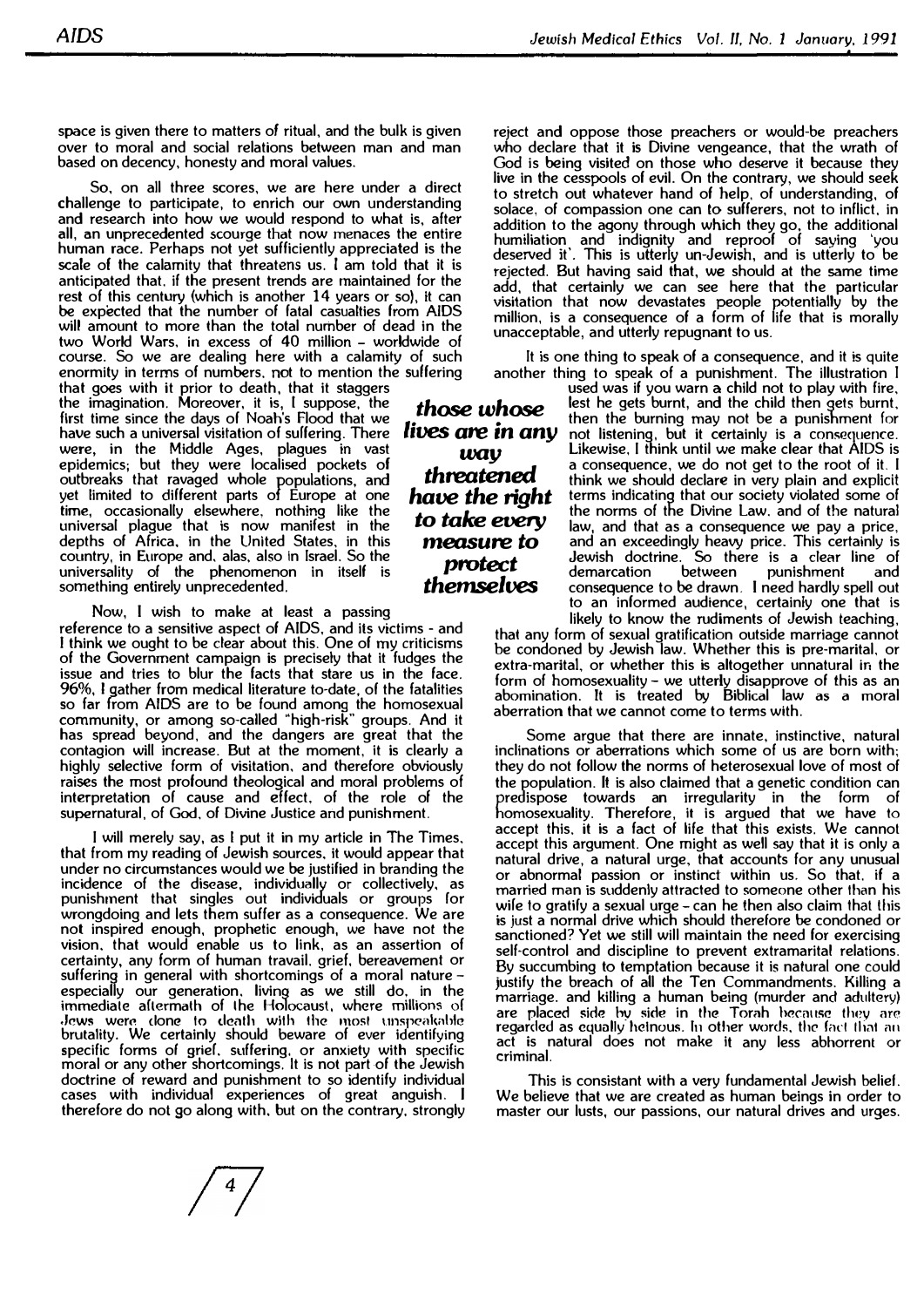And that is precisely the uniqueness of man, that we are not to become the defenceless victims, slaves. to our instincts, surrendering to them. We have the ability within us to exercise the moral control that enables us to "discriminate between right and wrong", even if it is against our natural urges. And, just as we occasionally have lo overcome the natural urge of hunger, by having to fast, which requires an act of self-discipline, or by abstaining from any number of normal pursuits that the constant exercise in self-discipline requires of us, so here also. the mere fact that some urge is natural is not an excuse for surrendering to it.

Now, let me tum to some more specific problems raised by AIDS in a Jewish context. The other day, I saw a disturbing article in an American orthodox publication dealing with some Halachic ramifications of AIDS (''AIDS: A Traditional Response", by Rabbi Barry Freundel. in *Jewish*  Action, Winter 1986/87, pp.48-57). Evidently reflecting rather more panicky public attitudes prevailing in certain parts of the United States than they do here, the author, a very respectable and erudite Rabbi, suggests that because of the danger that may be involved in passing on the contagion, those who are known to be carriers of the AIDS virus can be denied, and possible should be denied, the normal rites of *Taharah,* of purification on death by the Chevra Kadisha.

For the "mis *'askim* ", the {usually volunteer) officiants of the Chevra Kadisha, cannot be expected to expose themselves lo even the remole danger of catching it, therefore they can deny this precious and sacred entitlement to those who may be so affected. Similarly, the suggestion is made that if there are children who happen to be carriers, (they can even be congenital carriers by birth as we now know), one would not only be entitled, but required to exclude them from Jewish schools. from Jewish instruction under public auspices for fear that they may transmit the virus to others.

From medical information as far as it is available to me, there is no justification whatsoever for either suggestion; therefore Halachically such a ban would not be warranted since AIDS cannot be passed on under the conditions mentioned here if normal precautions are taken such as by the members of the Chevra wearing gloves. Certainly, we would not want to contribute to creating a sense of public hysteria which may itself undermine the resilience of society to a situation as threatening as this. Of course. were it to be established by some future research that indeed such danger does exist, unless public measures are taken to exclude all forms of contact between those affected and others. then there would be no question that it would become a Halachic imperative to prevent this.

Such a situation would involve an important Halachic principle. If there were five people in a boat, remote from land, and one of them, it would be discovered, suffers from (let us say) the bubonic plague. which is highly contagious. threatening the lives of the other four, then he becomes in Halachah a *"Rode/".* a "pursuer··. Now, a pursuer or an aggressor does not have to be guilty. He can be an innocent party; so long as he pursues someone else's life, he forfeits his life and may be killed to save his victim or victims. In other words, you may save an innocent life at the direct cost of the pursuer's, innocent or guilty, in the fulfilment of the normal Torah regulation on the law of *"Rode/",* of aggressor or pursuer. To prove that a party need not be

guilty to be a pursuer. or to come within this category. I would refer to the ruling of the Rambarn - who mentiones it expressly as based on a passage in the Talmud which seems to imply this - whereby an unborn child threatening the life of the mother may be destroyed deliberately if necessary, because the child is a "pursuer". Although the child is certainly innocent - the child did not deliberately set out to threaten the mother's life - nevertheless, its claim to life is set aside because of its categorisation as a "Rodef". in order to save a life that is threatened, that is under attack.

Accordingly, in respect of innocent bystanders, third parties, exposed to the risk of infection, then those who deliberately or innocently pass on that *important than*  infection would come within the category of *"Rode/",* and society would be entitled to protect themselves against any such threat to their lives. So far the Halachah, at least in theory.

*clean* **conduct** Whether this could ever be implemented in practice, merely from

the point of view of social realities, I frankly cannot see. There are, of course, also weighty counter· indications, such as the danger that AIDS sufferers may regard *themse/11es* as victims of "pursuit", and therefore intent on spreading the infection deliberately, thereby protecting their own lives by seeking safety in numbers. I do not think there are any ready-made answers on how to deal with unprecedented situations of these proportions. Other problems, too, are baffling and defy any definitive answers: for instance. whether, as widely advocated. we should increasingly think of compulsory testing of people to discover if they are carriers or not. Considering that the incubation period can extend up to eight years, and during that time the illness can be transmitted, when would one be subject to such test? And to whom would one communicate the result - the patient on whom one would thereby inflict a shattering trauma, or others who would then ostracize the patient or otherwise discriminate against him? All these are frightful questions for which no immediate and reliable answers can yet be found.

Other practical issues, too. cannot easily be resolved. Assuming we do have compulsory testing. what do we do with those identified as carriers? Make them wear lahels? Or. as has already been suggested in some quarters. tattoo them in certain parts of their bodies to brand them with recognisable marks? This, again, staggers the human mind at the moment. Therefore I do not think that one should glibly and superficially reach out for answers that will require. first of all. the careful cultivation of a social conscience. of a moral conscience. in the world, before one can begin to find socially and morally acceptable answers to questions of this magnitude. But, Halachically, the law certainly would be that those whose lives are in any way threatened have the right to take every measure to protect themselves under the law of *"Rodef".* 

I now come to my final and main point. My major criticism of the current campaign, as I expressed it the other day to the Secretary of State for Health, Norman Fowler. is that we are too readily prepared to promote the second best, instead of in the first instance advocating the ultimate and ideal solution. I have read in *The Jewish Chronicle*  what Jewish young people are supposed to think: the overwhelming majority of views, as recorded in the interviews held, seemed to be that one cannot expect young



*more clean needles are clean thoughts and*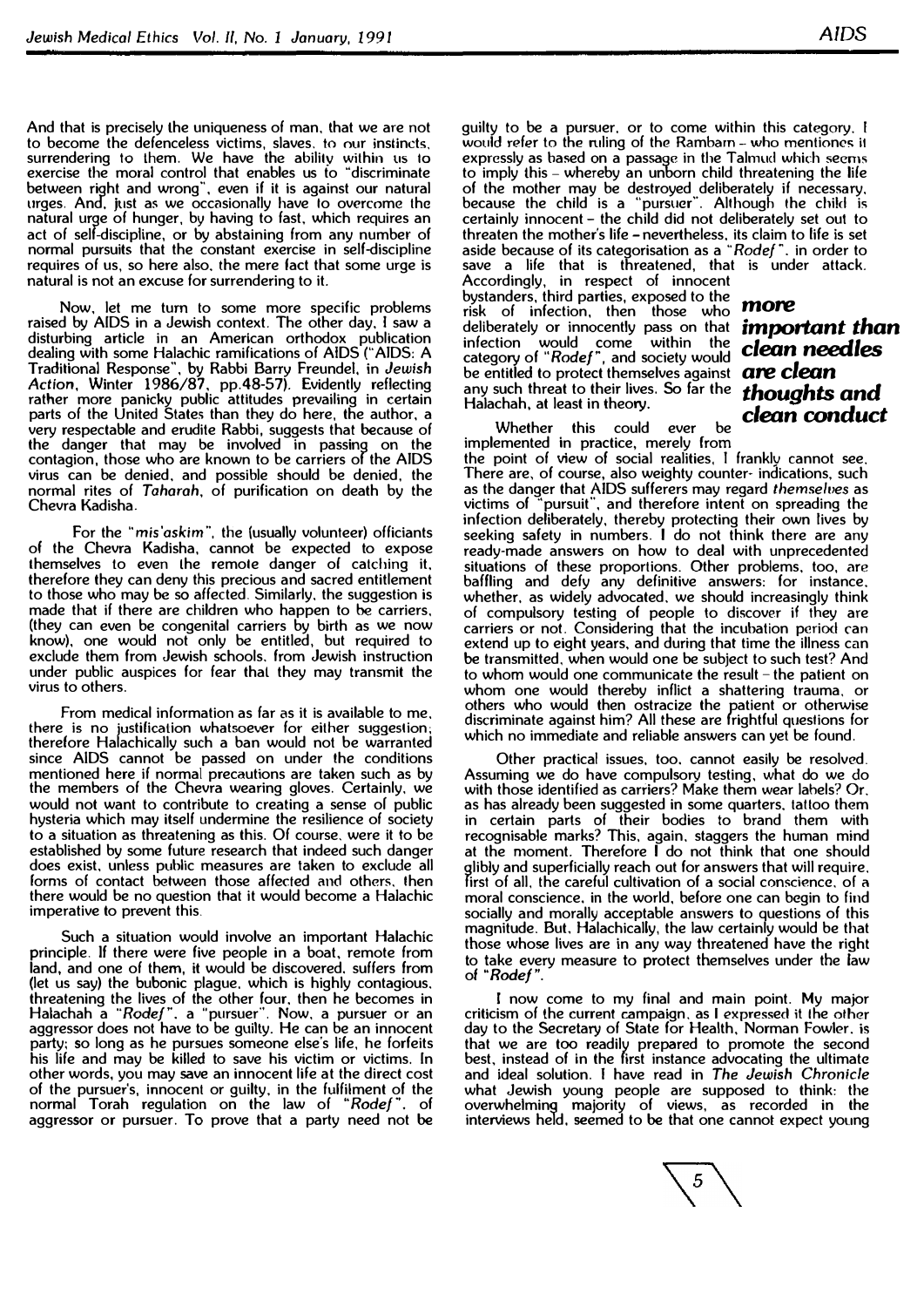Jews and Jewesses today to live a truly clean life. to live an absolutely moral life according to Jewish doctrines of modesty and of self-control; therefore one must come to terms with the fact that people will have pre-marital adventures and the like. I could not think of a greater slur on our young generation, a greater offense to the dignity and integrity of young people than to make such a generalised accusation. assuming the inability of young people to live up to what used to be the most treasured virtue of our Jewish heritage. and that is the sanctity and the stability of the Jewish home. I think we are underestimating the power of resistance and of resiliance or indeed even the capacity of society generally retracing its steps and going through some<br>lived of a manufacturities. Nathing sould be manufactured kind of a moral revolution. Nothing could be more defeatist than simply to surrender faith in the rising generation. believing that we can never restore the norms of decency by limiting any form of sexual intimacies to relations within marriage exclusively.

And as I reminded the Secretarv of State. I have no doubt that at present. the damage done of to the fabric of society by the erosion of marriages - in terms of the number of misfits resulting from divorce. of young people being raised without a father and a mother, without the love and compassion with which they should be raised. plus the social irritations with their enormous cost to society. to the nation. incurred **by** broken homes and single parents - that damage is far greater. at the moment. than the damage done by AIDS. marriage breakdowns cost the nation appreciable more than AIDS. Therefore the black cloud of this scourge may have its silver lining. as it were. challenging us to restore the respect for marriage - above all. by education. by properly training and preparing for marriage. The whole attitude requires a thorough revision. Currently, ii is utterly irresponsible. We simply allow people to have fling trying out one marriage. and **if** it does not work. tomorrow they will have another fling. The lightheartedness with which people enter into it. flows from not being prepared for the earnestness of it. and the responsibilities that are involved. If we could invest only a fraction of the resources that currently have to be spent on a colossal scale on looking after AIDS victims. **if** we could spend that on forlifying home life, we would probably contribute more to containing AIDS and help to overcome the tragedy that faces us.

Altogether, the campaign presently conducted over the media and by leaflets dropped into every home is in some respect misguided. and in others perhaps even counter-productive. The slogan "Don't die of ignorance" is completely misleading. Ignorance is not a fatal disease. People die of high-risk behaviour, not of ignorance. Moreover. the condom campaign in effect condones immorality.

Telling people "protect yourself against the consequences of doing the wrong thing" is just like saying to them "we will send you into a contaminated environment. but we will provide you with gas masks and with protective clothing so that nothing **will** happen to you.. . It is. I think. utterly irresponsible to say "go and do whatever you like. but we will give you advice on how to protect yourself against the consequences . . .

Worse still, the campaign may well give a false sense of security. Not only is the condom itself not always absolutely<br>reliable thut in the end, when the moment of temptation .<br>1 reliable, but in the end. when the moment of temptation comes, the lovers at the height of their passion will forget about the protection, and therefore relying on it will contribute to spreading this plague instead of containing it. as the campaign seeks to do. So the dangers are great, and the whole focus here may be wrong.

Let me conclude with a more general observation of some relevance to our situation. The Biblical record begins before and at the dawn of the Patriarchal period with a striking contrast. There was Noah, who lived at at time of universal corruption: . . ki *hishchit kol*

basar<sup>"</sup> - precisely the same kind of basar - precisely the same kind of<br>corruption that we encounter today - **condoms**<br>and he saw a whole world drowning **cannot replace** and yet did not care. He built his own<br>ark, safe for himself, but he did not **self-discipline**<br>pray for the world, did not work to **as a shield** pray for the world, did not work to prevent the spread of the contagion prevent the spread of the contagion<br>and looked on safely from the security **example of** his shelter. That has to be **infection** contrasted. ten generations later, to

Abraharn. who also faced a city that was corrupt. Sodom. From this derives the word "sodomy" which is the very reference to what we are talking about. Abraham could not tolerate this. For him the city's doom was something that stirred his conscience. There was not a single Jew in Sodom: nevertheless. he pleaded against the destruction of Sodom. That is how Jewish history begins, because no Jewish heart can be indifferent to people suffering. deserved or undeserved. corrupt or not corrupt. When fellow human beings are in danger. we are to plead for them. to work for them. to have compassion, to extend our feelings of empathy to them.

Similarly, the very last message of the Biblical reading on Rosh Hashanah and Yom Kippur. the holiest days of the year, is the story of Yonah's mission to Niniveh. Here. a prophet of God is sent out from the land of God to a pagan city. Niniveh. Miles away from his own homeland, across the ocean he was told "go and warn the population" to ward off the doom that would be theirs. The erosion of moral values would eventually rob them of salvation. The prophet fried lo deny his mission and escape from it. But he was eventually forced back to it because our responsibility extends to pagan cities just as much as to our own community. We cannot simply wash our hands and say "it is not our business" and we are not concerned. That is the final and ultimate message of the whole of the High Holidays.

However, before that, the reading of the Law for Minchah on Yorn Kippur before the Haftarah is read. is the passage from Leviticus dealing with sexual morality and immorality. How does that relate to Yom Kippur? What has this to do with Yorn Kippur? Yorn Kippur is the one day on which we must not have intimate relations even with our own wives. let alone with outsiders. The real Holy of Holies of life is how we conduct ourselves in the most intimate moments. We are to be aware that God watches us, not only how we deport ourselves outside, in public, but in the most intimate moments of our existence. Someone watches. and we are accountable. That is the final message of the Torah readings on Yom Kippur. It is of no value to go through the<br>whole procedure, of atonement, on Yom Kinpur, of whole procedure of atonement on Yom Kippur, of reconciliation with God. spending a whole day in Sanctuary, if we are not first and foremost to have a "send-off message", as it were. of Yom Kippur, a message on inner cleanliness. on purity of thought and of mind, on the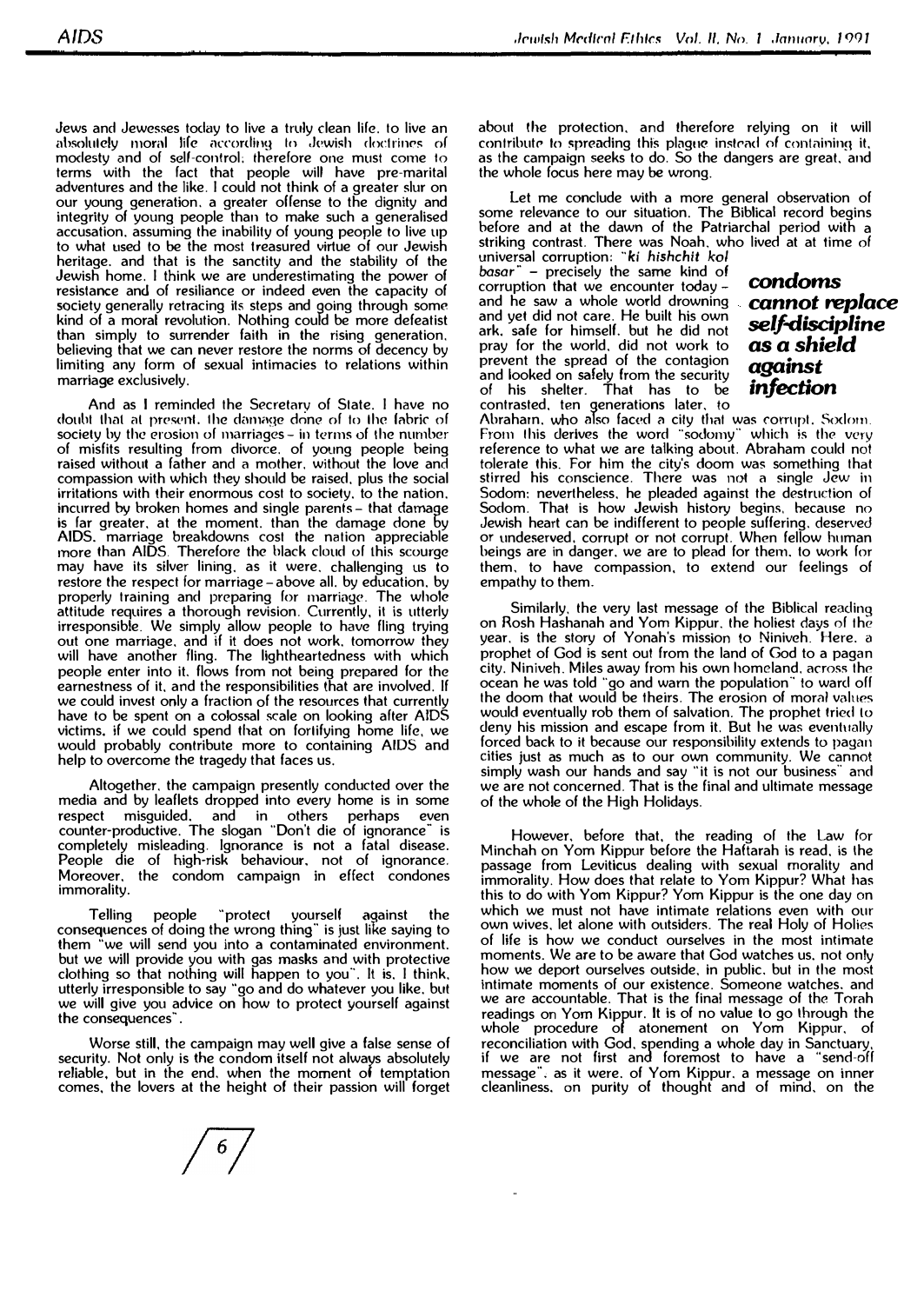controls which sanctify us, and which make us different from the brutes. The very heart of the Jewish message is, as I have put it, that more important than clean needles are clean thoughts and clean conduct.

If we as Jews are not going to represent this message, if we are going to despair of rescuing a generation that is afflicted and faces a colossal calamity, if we are simply going to surrender faith that it can be done, then we are guilty of a betrayal of our own people, and by extension of our fellow men. I think an enormous opportunity, as well as challenge, faces us to vindicate our survival after 4000 years. For if we did not still have something unique to contribute to the betterment of the human condition, and to the elimination of vice and crime and immorality from the world, then we might as well bow out. We have not had such a bad run, 4000 years as a people, we have done pretty well. Other bigger peoples than ours have come and gone and joined the limbo of history. Unless we are still indispensable by making incomparable contributions to the advancement of the human order and the progress of the moral law, we have nothing further to do, and we should have no complaints if the world now would shed no tears over the disappearance of our people.

If, however, we do justify our continued existence, vindicating our claim to survival by still making ourselves indispensable, and creating something that used to be exemplary (even Goyim used to hold up the Jewish home and its stability as an example), if we do that, then maybe, we will merit once again the final conclusion of that verse:<br>"I calculate awai halongta lij shaw I lasher wilne alashe *"V'ra'u kol amei ha aretz ki shem Hashem nikra alecha*  u'yar'u *mimekah"* - and all the peoples of the earth will see that the name of the Lord is called upon you, and they will have respect for you". We will regain that reverence, that awe, and that respect which will ultimately ensure our physical as well as spiritual safety. By virtue of our contribution to the moral integrity and physical safety of all human brothers, for whose well-being we care desperately, we will merit out own security and assure the fulfilment of our purpose.

#### **MEMORANDUM ON AIDS**

**Submitted by the Chief Rabbi to the Social Services Committee of the House of Commons** 

*This memorandum* deals *specifically with the public*  response *to the challenge of AIDS, with special reference to the Government* campaign as projected through the *media.* 

*I realise of course that there will be many new complex moral problems to be faced beyond those to which I haue addressed myself. They will concern, for instance, questions* on *compulsory testing, the identification of carriers, companies* or *employees to obtain medical data otherwise protected by confidentiality, the risks to life* in experimenting on possible cures or *vaccines,* and *numerous other such perplexities. I do not know how Jar the remit of the Committee includes considering such*  questions. *Nor could I readily* produce answers *for which I could* claim *moral authenticity* in *the light of Jewish* 

The Government is to be applauded on the urgency, boldness, and effectiveness manifest in its campaign. It appears to strike the right balance between hysteria and complacency, between alerting, even alarming, the population on the potentially awesome threat posed by the scourge, and reassuring citizens against undue panic which could lead to communal neurosis already widespread in the U.S.A.

It is also important to consider the possible effects of causing the "high-risk" groups to sense that they may be threatened by mounting discrimination in employment. education and social integration. Such a feeling, if allowed to become acute, could well encourage a sense of despair and resentment, breeding the desire to seek safety in numbers, even by deliberately spreading the contagion. The utmost care is therefore needed in dealing with the affected groups compassionately and with understanding, individually as well as collectively, so as to ward off the danger of major social tensions erupting into violence and other threats to the population at large.

On the other hand, I am disturbed by the general thrust of the publicity campai�n, as epitomised by the slogan "Don't Die of Ignorance'. Ignorance is not a fatal disease, and the real source of the danger through irresponsible behaviour ought to be far more explicitly spelt out.

Of course, I appreciate that a government cannot take a moral stance, particularly on an issue on which public opinion is widely divided, and which affects so delicately the most intimate human relations. I accept the need for moral neutrality. **But** I cannot accept anything which publicly condones or encourages immorality. The present campaign does.

By speaking of ''safe sex" or "safer sex", and by advising on recourse on condoms "unless you are sure of your partner", the campaign officially accepts some form of extra-marital relations as the norm. This introduces into millions of perfectly moral homes, and especially of children and young people hitherto sheltered from exposure to indecency and marital falthlessness, notions that had been utterly alien and unknown to them. This itself is immoral, and may in time prove a source of major moral corruption for the very element of society most concerned to preserve its immunity to pernicious influences of this kind. The slant of the campaign also provides justification for deviations from moral norms for those who may have hitherto looked on "casual sex" and promiscuous conduct with some degree of disquiet or even guilt. This, too, is immoral.

Altogether, in effect the campaign encourages promiscuity by advertising it. It tells people not what is right. but how to do wrong and get away with it - much like sending people into a contaminated atmosphere, but providing them with gas-masks and protective clothing. It quite wrongly assumes some inability to exercise self-control, which is clearly the ultimate answer to the spread of the affliction.

Equally worrying is the sense of false security promoted in the campaign. By creating the impression that condoms are an effective safeguard, one can ultimately only increase